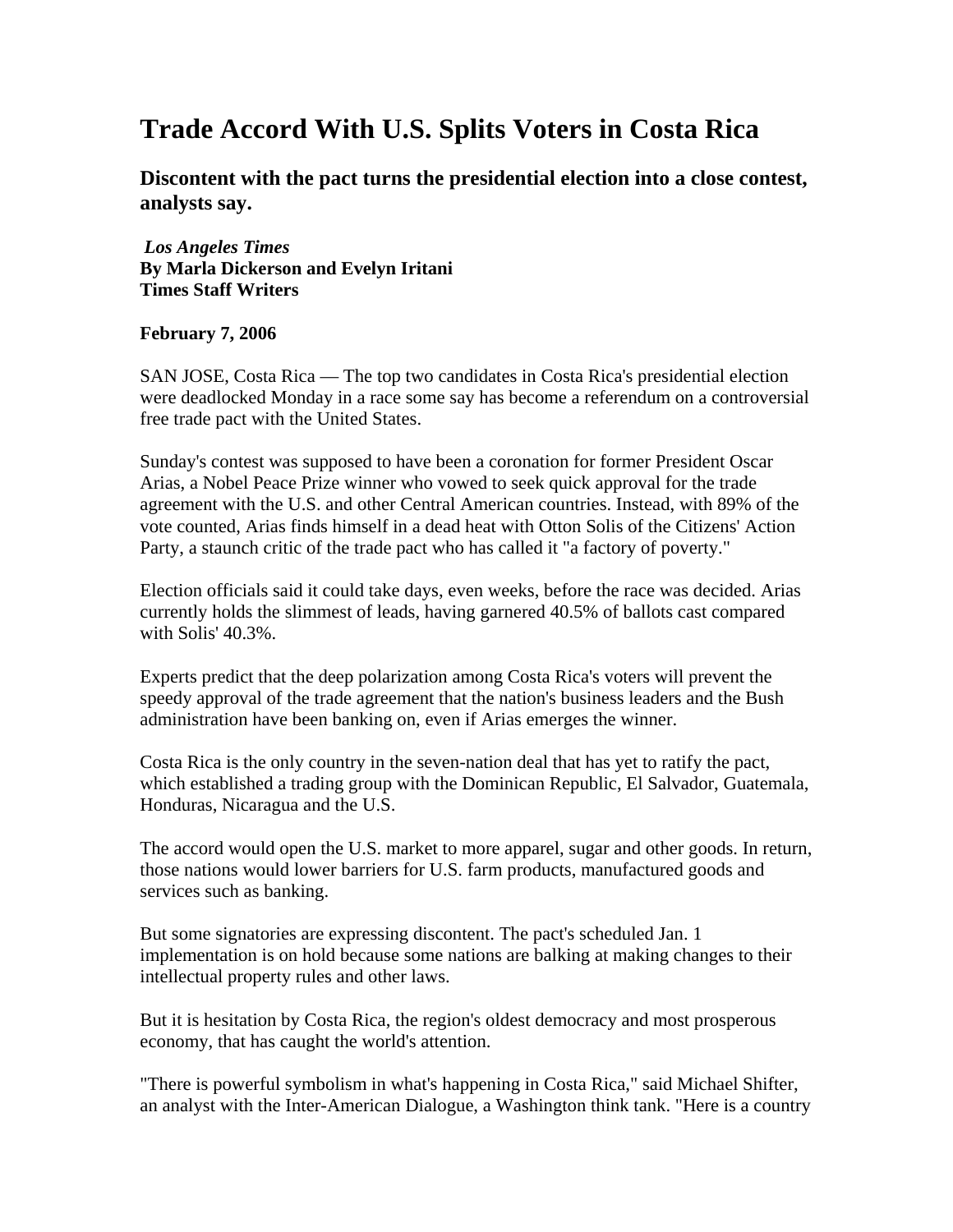with enormous affinity with the United States, where there is a tremendous convergence of shared values … and even they are not convinced that unquestioned support of the United States is in their best interests."

Several preelection polls had shown Arias to be the overwhelming favorite, with Solis projected to win only about one-quarter of the vote in a race with 14 candidates. But analysts said Costa Ricans who were uneasy with the trade pact and the U.S.-prescribed model of development for the region defected from minor candidates to cast their lot with Solis.

"Voters saw in Solis the only anti-CAFTA candidate with a chance of winning," said Sergio Araya, president of the College of Professionals in Political Sciences and International Relations in San Jose, using an acronym for the free trade agreement.

Copy shop owner Alexander Rojas Villalobos is dubious about opening up governmentrun industries to competition from U.S. firms. He worries that the trade pact could bankrupt the state-run cellular service, which has provided Costa Ricans with some of the lowest rates in Latin America.

"It's a public service that [U.S. companies] want to turn into a business for their own profit," said Rojas, who wore an anti-pact T-shirt at a pro-Solis rally a few days before the election. "It's economic hegemony."

Although U.S. exports to the accord region account for less than 2% of total foreign sales, the deal has strategic importance for the Bush administration. Unable to persuade major economies such as Brazil and Argentina to join a hemispherewide trade bloc, U.S. negotiators have been chipping away at Latin America, piecing together an economic "coalition of the willing" through smaller bilateral and regional deals in hopes of ratcheting up the pressure on skeptical nations.

The Central American trade pact has proved a hard sell. In the United States, Republican leaders resorted to heavy arm-twisting last summer to pass the accord by a single vote after it was strongly opposed by labor unions and Democrats who said environmental and labor protections lacked teeth.

Activists in Central America are worried that the region's farmers would not be able to compete against subsidized American agricultural products, and they fear protections granted to U.S. pharmaceutical makers could make it tougher to procure cheap generic drugs to battle AIDS and other life-threatening diseases.

Anti-pact protests erupted in several Central American nations, including Guatemala, where at least two demonstrators were killed last year.

In Costa Rica, the business community is firmly in the camp of the U.S., which buys about half of Costa Rica's exports. Last year Americans snapped up \$3.3 billion worth of Costa Rica's flowers, fruit, apparel and technology products, according to U.S.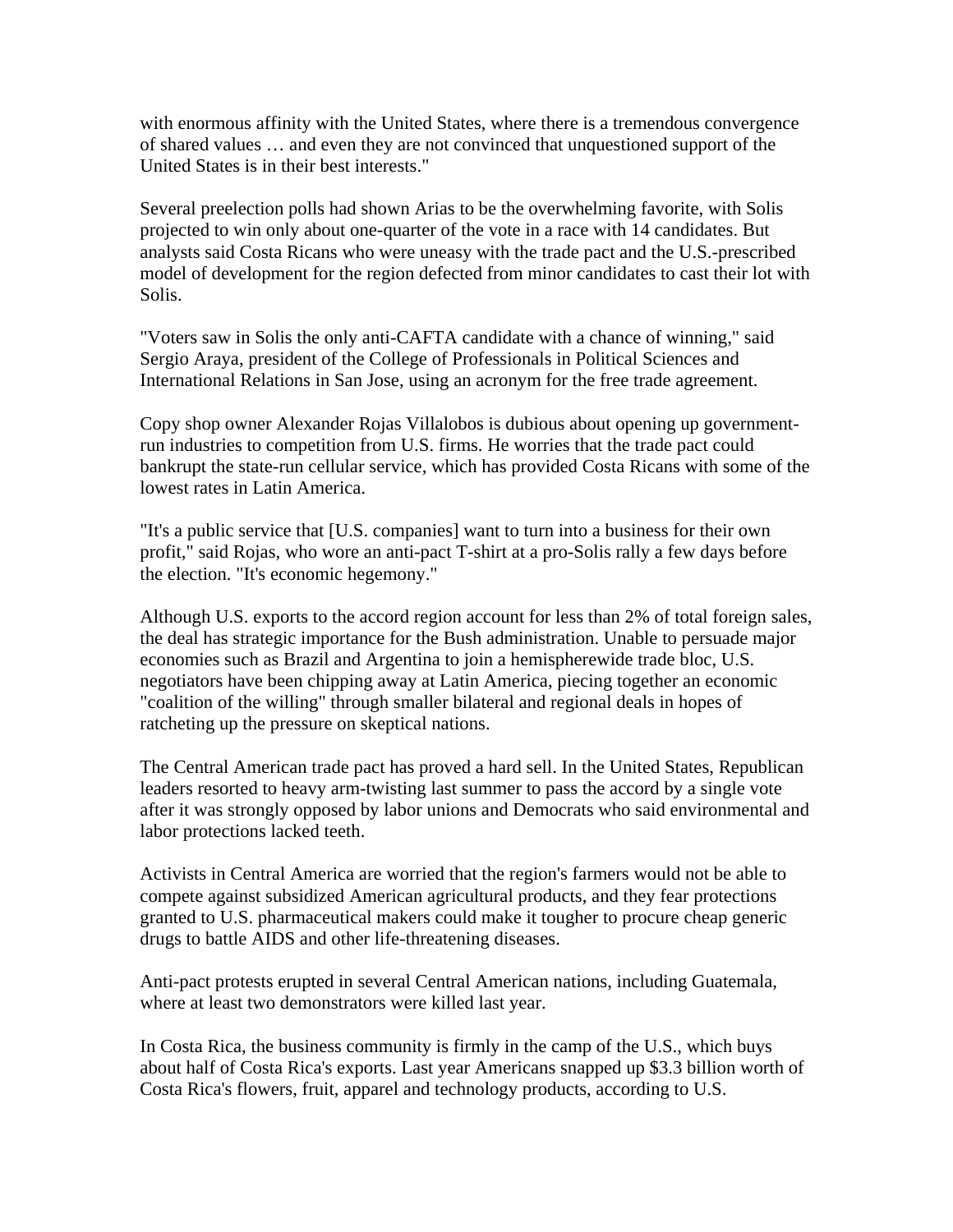government figures. American firms, including Intel Corp., Baxter International Inc. and Rawlings Sporting Goods Co., are the biggest foreign investors.

Economist Eduardo Lizano, director of the Central American Academy, a private research center, said a rejection of the trade agreement would be catastrophic. He said export growth, U.S. investment and jobs were needed to jump-start Costa Rica's sluggish economic growth and to combat its high unemployment .

A high-level delegation of U.S. lawmakers, including Rep. Roy Blunt (R-Mo.), went to San Jose in December to warn that Costa Rica risked being left on the sidelines if the deal was not OKd.

U.S. Ambassador to Costa Rica Mark Langdale raised hackles recently when he was quoted by a local newspaper as saying that Costa Rica's reputation as a good place for U.S. companies to invest "will suffer" if the accord wasn't passed.

In Latin America, the U.S. faces a widening fracture with countries such as Venezuela, Argentina and Bolivia that are headed down a more populist, anti-American road.

That schism is worrisome to some trade experts because it comes at a time when the European Union is expanding its economic ties with its less-developed neighbors and China is making progress on trade pacts with Australia and nations in Southeast Asia.

Anti-American sentiment in some Latin American countries has created an opportunity for European and Asian nations to move into the region. Spain is using its historical ties to cultivate trade with the Spanish-speaking countries in Latin America. China has forged diplomatic and economic agreements with countries such as Brazil and Venezuela, particularly in agriculture and natural resources.

Some say the trade and development model being pushed by Washington has been oversold. They point to Mexico, which signed the North American Free Trade Agreement a decade ago and has become the U.S.' second-largest trading partner*.* Despite the deal*,*  half of Mexico's people live in poverty, and illegal immigration to the United States is at an all-time high. Populist candidate Andres Manuel Lopez Obrador is the front-runner in this summer's presidential contest.

Solis and others say Costa Rica isn't against free trade, but it wants a better deal than the one offered under the Central American trade deal.

They portray the pact as an attack on the nation's unique social model. Costa Rica abolished its army in 1949 and invested in education, universal healthcare and other programs that turned it into an oasis of stability in a region once torn by strife. Foes see the free trade deal as a pact that aims to make their country more like its impoverished neighbors.

Business leaders here have characterized the opposition as a "vocal minority" led by